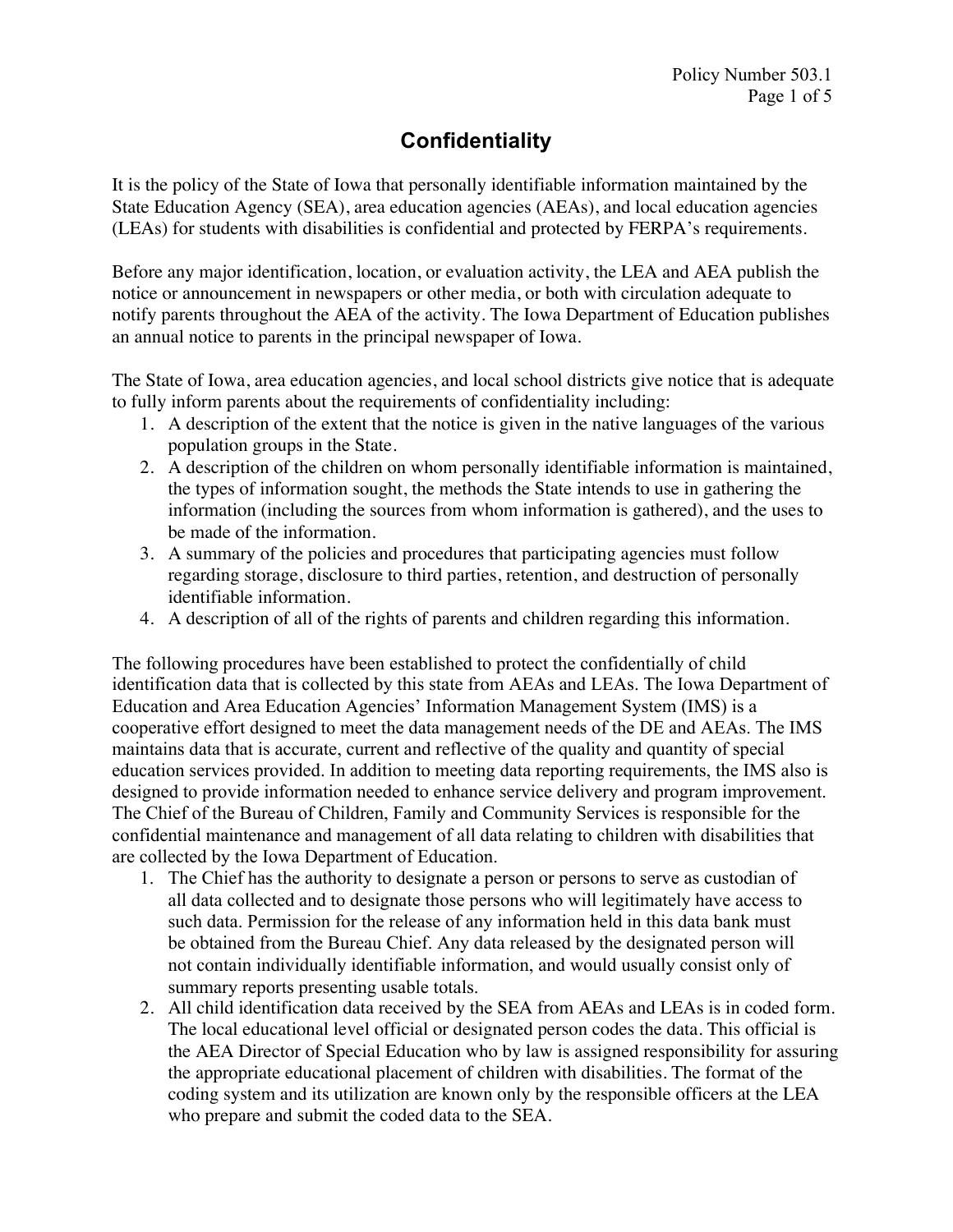- 3. To ensure the confidentiality of the identity of each student, an alphanumeric code has been developed that obscures any personally identifiable data or information. It allows individual students to be distinguished only by ID code number at the state level. Names of individual children can only be obtained from the local educational agency and not from data submitted to the SEA. This alphanumeric system allows the collection of adequate data on an individual basis without jeopardizing the confidentiality of a student's record. It does, however, permit the SEA to collect sufficient data on a statewide basis to ensure efficient program administration and monitoring.
- 4. Other data pertaining to a student that are collected include the resident LEA, the LEA sponsoring the instructional program in which the student is enrolled, and the type of disability.
- 5. The disposition and destruction of data source documents is under the direct supervision of the assigned data custodian. All such documents are destroyed through a shredding process.

# **Right to Inspect Records.**

Each participating agency shall permit parents to inspect and review any education records relating to their children that are collected, maintained, or used by the agency under this part. The agency shall comply with a request without unnecessary delay and before any meeting regarding an IEP, or any hearing relating to the identification, evaluation, placement or provision of FAPE and, in no case, more than 45 days after the request has been made.

The right to inspect and review education records includes –

- a) The right to a response from the participating agency to reasonable requests for explanations and interpretations of the records.
- b) The right to request that the agency provide copies of the records containing the information if failure to provide those copies would effectively prevent the parent from exercising the right to inspect and review the records.
- c) The right to have a representative of the parent inspect and review the records.

An agency may presume that the parent has authority to inspect and review records relating to his or her child unless the agency has been advised that the parent does not have the authority under applicable State law governing such matters as guardianship, separation, and divorce.

## *Record of Inspection.*

Each participating agency shall keep a record of parties obtaining access to education records collected, maintained, or used under Part B of IDEA (except access by parents and authorized employees of the participating agency). The record shall include the name of the party, the date access was given, and the purpose for which the party is authorized to use the records.

If any education record includes information on more than one child, the parents of those children have the right to inspect and review only the information relating to their child or to be informed of that specific information.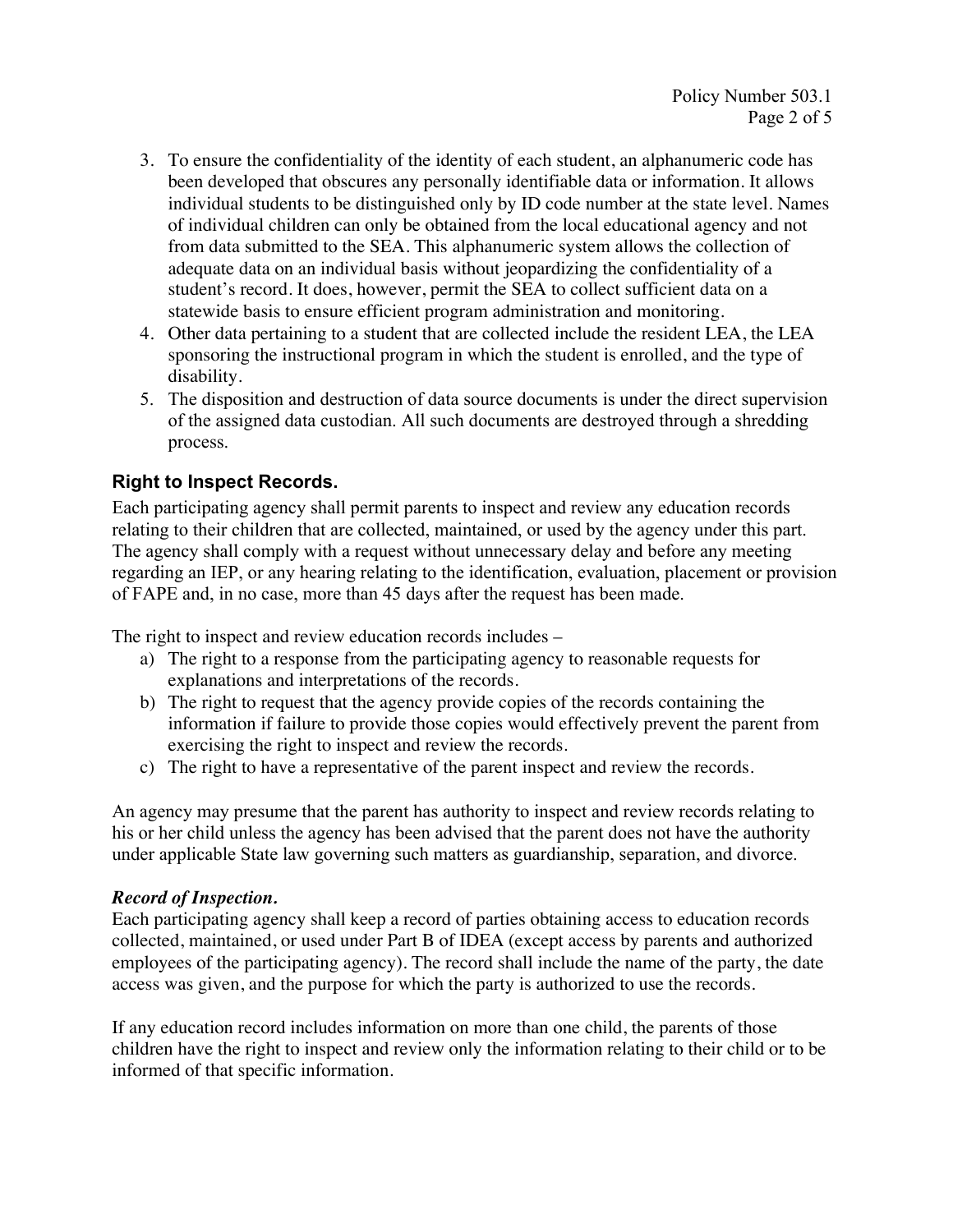## **Record location.**

Each participating agency shall provide parents on request a list of the types and locations of education records collected, maintained, or used by the agency.

Each participating agency may charge a fee for copies of records that are made for parents under this part if the fee does not effectively prevent the parents from exercising their right to inspect and review those records. A participating agency may not charge a fee to search for or to retrieve information under this part.

# **Amending records**

A parent who believes that information in the education records collected, maintained, or used under this part is inaccurate or misleading or violates the privacy or other rights of the child may request the participating agency that maintains the information to amend the information. The agency shall decide whether to amend the information in accordance with the request within a reasonable period of time of receipt of the request. If the agency decides to refuse to amend the information in accordance with the request, it shall inform the parent of the refusal and advise the parent of the right to a hearing.

The agency shall, on request, provide an opportunity for a hearing to challenge information in education records to ensure that it is not inaccurate, misleading, or otherwise in violation of the privacy or other rights of the child. If, as a result of the hearing, the agency decides that the information is inaccurate, misleading or otherwise in violation of the privacy or other rights of the child, it shall amend the information accordingly and so inform the parent in writing. If, as a result of the hearing, the agency decides that the information is not inaccurate, misleading, or otherwise in violation of the privacy or other rights of the child, it shall inform the parent of the right to place in the records it maintains on the child a statement commenting on the information or setting forth any reasons for disagreeing with the decision of the agency. Any explanation placed in the records of the child under this section must (1) be maintained by the agency as part of the records of the child as long as the record or contested portion is maintained by the agency; and (2) if the records of the child or the contested portion is disclosed by the agency to any party, the explanation must also be disclosed to the party.

## *Disclosure*

Except for disclosures authorized under FERPA regulations, parental consent must be obtained before personally identifiable information is

- 1. disclosed to anyone other than officials of participating agencies collecting or using the information; or,
- 2. used for any purpose other than meeting a requirement of federal regulations.

An educational agency or institution may not release information from education records to participating agencies without parental consent unless authorized to do so.

State of Iowa policies and procedures may be used if a parent refuses consent or does not respond to a request for consent. If a parent refuses to give permission, the participating agency shall attempt to seek resolution through an individual conference(s). If the parent still refuses to give consent, the participating agency shall either accept the decision or appeal to the SEA. This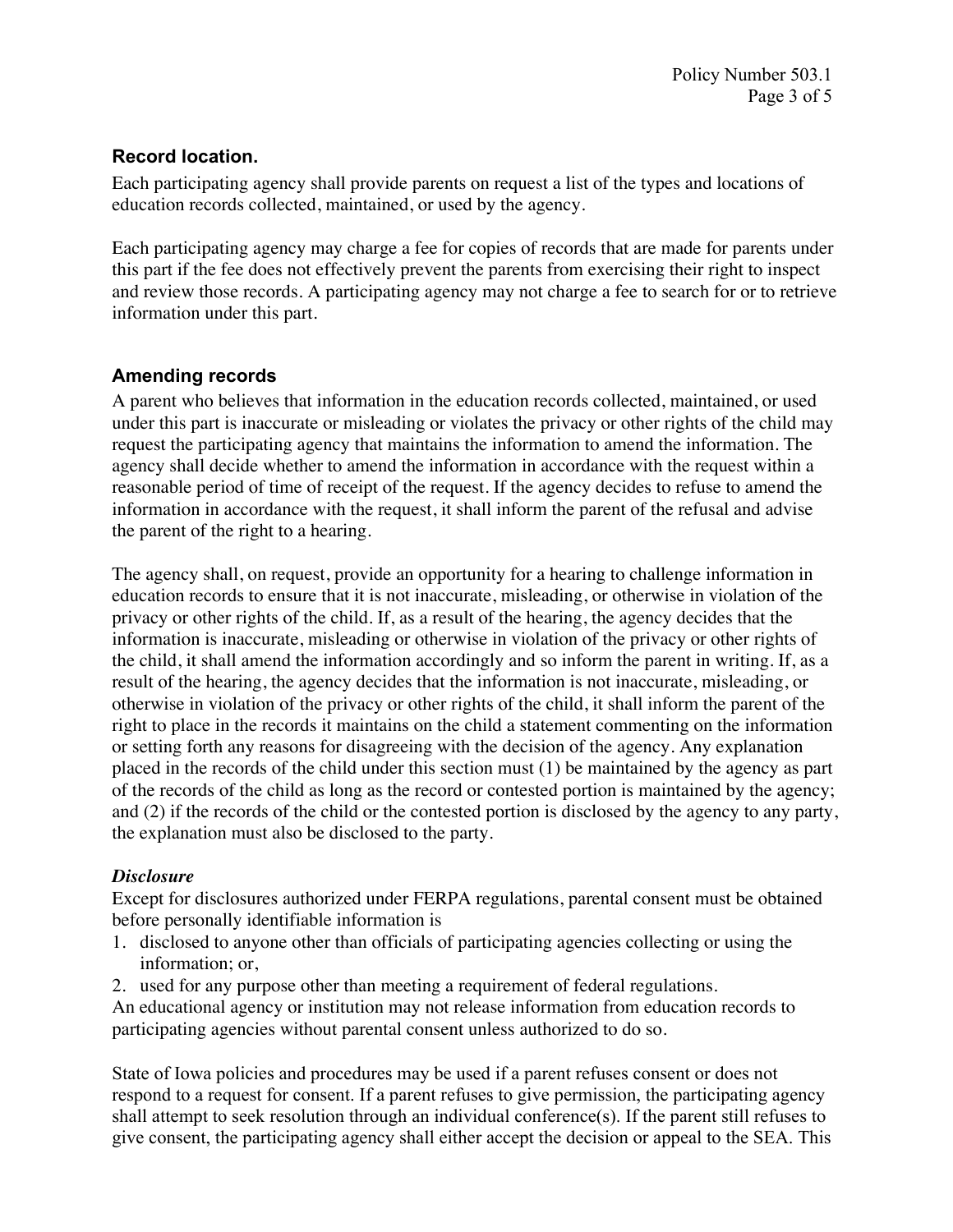appeal will include a mediation effort involving Bureau of Children, Family, and Community Services personnel and, if required, a formal hearing.

#### *Responsibility for protecting confidentiality*

Each participating agency shall protect the confidentiality of personally identifiable information at collection, storage, disclosure, and destruction stages. To assure protection:

- 1. One official at each participating agency shall assume responsibility for ensuring the confidentiality of any personally identifiable information.
- 2. All persons collecting or using personally identifiable information must receive training or instruction regarding the State's policies and procedures.
- 3. Each participating agency shall maintain, for public inspection, a current listing of the names and positions of those employees within the agency who may have access to personally identifiable information.

#### *Data destruction*

The public agency shall inform parents when personally identifiable information collected, maintained, or used under this part is no longer needed to provide educational services to the child. The information must be destroyed at the request of the parents. However, a permanent record of a student's name, address, and phone number, his or her grades, attendance record, classes attended, grade level completed, and year completed may be maintained without time limitation.

#### *Transfer of rights at age of majority*

The State of Iowa shall provide policies and procedures regarding the extent to which children are afforded rights of privacy similar to those afforded to parents, taking into consideration the age of the child and type or severity of disability. The rights of parents regarding education records are transferred to the student at age 18. If the rights accorded to parents under Part B of the Act are transferred to a student who reaches the age of majority, the rights regarding educational records must also be transferred to the student. However, the public agency must provide notice regarding the transfer to the student and the parents.

#### *Monitoring procedures for confidentiality*

The Iowa Department of Education through the process of monitoring certification assures that each participating district/agency receiving and/or eligible for funds from federal sources has all such policies and procedures, as described herein, in effect. In the event a district/agency fails to comply with the provisions of this part, the Department of Education may initiate actions to withhold the payment of federal funds available to the district/ agency under IDEA and/or the payment of state funds available to support the special education services.

The State of Iowa does not require a public agency to include in the records of a child with a disability a statement of any current or previous disciplinary actions that have been taken against the child.

## *Consent*

Provisions on consent are fully contained in the agency's policies on 'Procedures Safeguards' and are incorporated herein by this reference.